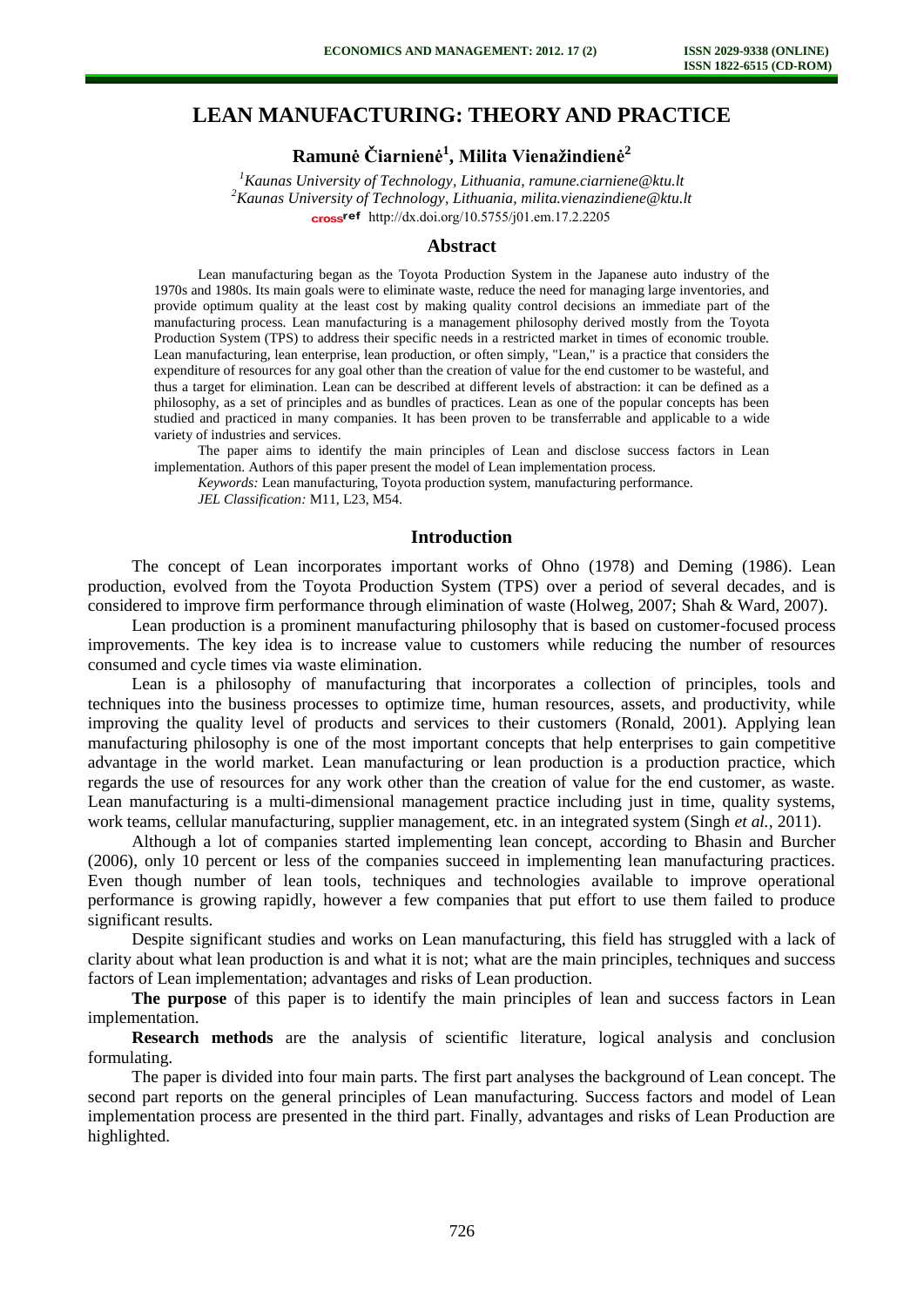# **Historical development of Lean concept**

The concept and roots of Lean are based on foundational ideas that date back to W. F. Taylor (1911) and to H. Ford, who put in place an impressive production system in the Highland Park manufacturing plant, in 1913. There, a set of practices and tools (interchangeable parts, standard work and the assembly flow line) was put in place in such an integrated way that allowed them to turn out products at incredible speeds, with very short flow times and high consistency. This system was not very flexible, though. The Model T was manufactured virtually unchanged during 19 years under this system, and there was no need for setups or changeovers since there was only one product being processed in that line. Increased demand for shorter product cycles and more variety, as well as the market demands after World War II, changed the competitive marketplace in such a way that Ford's early "Leanness" was not sustained in the long run (Duque & Cadavid, 2007).

K. Toyoda (member of the founding family of Toyota) and T. Ohno (Toyota's leading manufacturing engineer) visited Ford factories right after World War II and observed their operation. They were convinced that with some elements from the Ford system, their adaptation to their scale and reality and a lot of ingenuity they could make Toyota a competitive force in the automotive market. Essentially, they changed the emphasis from machine and workstation optimization to product flow through the total process, implementing some ideas like dimensioning the manufacturing resources according to actual demand (rightsizing), improving the self-monitoring capabilities of equipment to ensure quality, designing the process layout to facilitate the sequence of the operations, studying and improving quick setups to enable rapid changeovers and the use of kanbans to coordinate the production pull from and link one workstation to its predecessors and successors, and also to link the company with its suppliers and enable Just-in-time supply (Womack, 2002). These processing improvements made possible to offer a wide variety of products in a sequence that reflected more closely the market's demands, reducing lead times and eliminating the need for large volumes of inventory (which, with the space constraints for manufacturing and warehousing facilities in Japan, was critical for the financial success of any business). Also, a management system was developed to reflect and support all these changes in focus and style, which is now known as the "Toyota Production System" (TPS) (Duque & Cadavid, 2007).

Toyota's successful journey of more than 50 years to become the world's most profitable auto company (Taylor, 2007) is often credited to the company's manufacturing prowess resulting from the TPS (Hino, 2006; Liker, 2004). Rather, it developed gradually over many years as the accumulation of a series of small innovations (Fujimoto, 1999). Early on, Toyota leaders did not have the economies of scale enjoyed by Ford or General Motors and believed they could not attain these, so they tried to develop a system that they imagined Henry Ford might have used in their situation (Ohno, 1988).

In the early 1980s, as Toyota and other Japanese manufacturers made inroads into global markets, the call was sounded to study these Japanese companies in depth. In an attempt to generalize the work of Toyota for other manufacturing settings, Krafcik (1988) coined the term "lean" to highlight the principles of limiting inventory and excess workers, or "waste", as opposed to other auto manufacturers' "buffered" approaches (Hopp & Spearman, 2004; Staats *et al*., 2011).

Lean production can be described at different levels of abstraction: it can be defined as a philosophy, as a set of principles and as bundles of practices. For instance, Womack et al. (1996) define Lean production as a business and production philosophy that shortens the time between order placement and product delivery by eliminating waste from a product's value-stream. The principle view of Lean production rests on a set of tenets such as those outlined by Spear and Bowen (1999) and Womack and Jones (1996). However, the dominant view in describing and measuring Lean production rests on a set of practices and tools used in eliminating waste (Shah & Ward, 2003; Narasimhan *et al*., 2006). While researchers disagree with the exact practices and their number, there is general consensus that there are four main aspects of Lean production and frequently group related practices together into bundles. These are practices associated with quality management, pull production, preventive maintenance, and human resource management (Cua *et al*., 2001; Shah *et al.,* 2008).

#### **General principles of Lean manufacturing**

Two basic concepts in Lean thinking are to eliminate waste and create value. According to Womack and Jones (1996), Emiliani (1998), Spear (2004), Murman *et al*., (2002), Hopp and Spearman, (2004) Lean manufacturing is underpinned by 5 principles.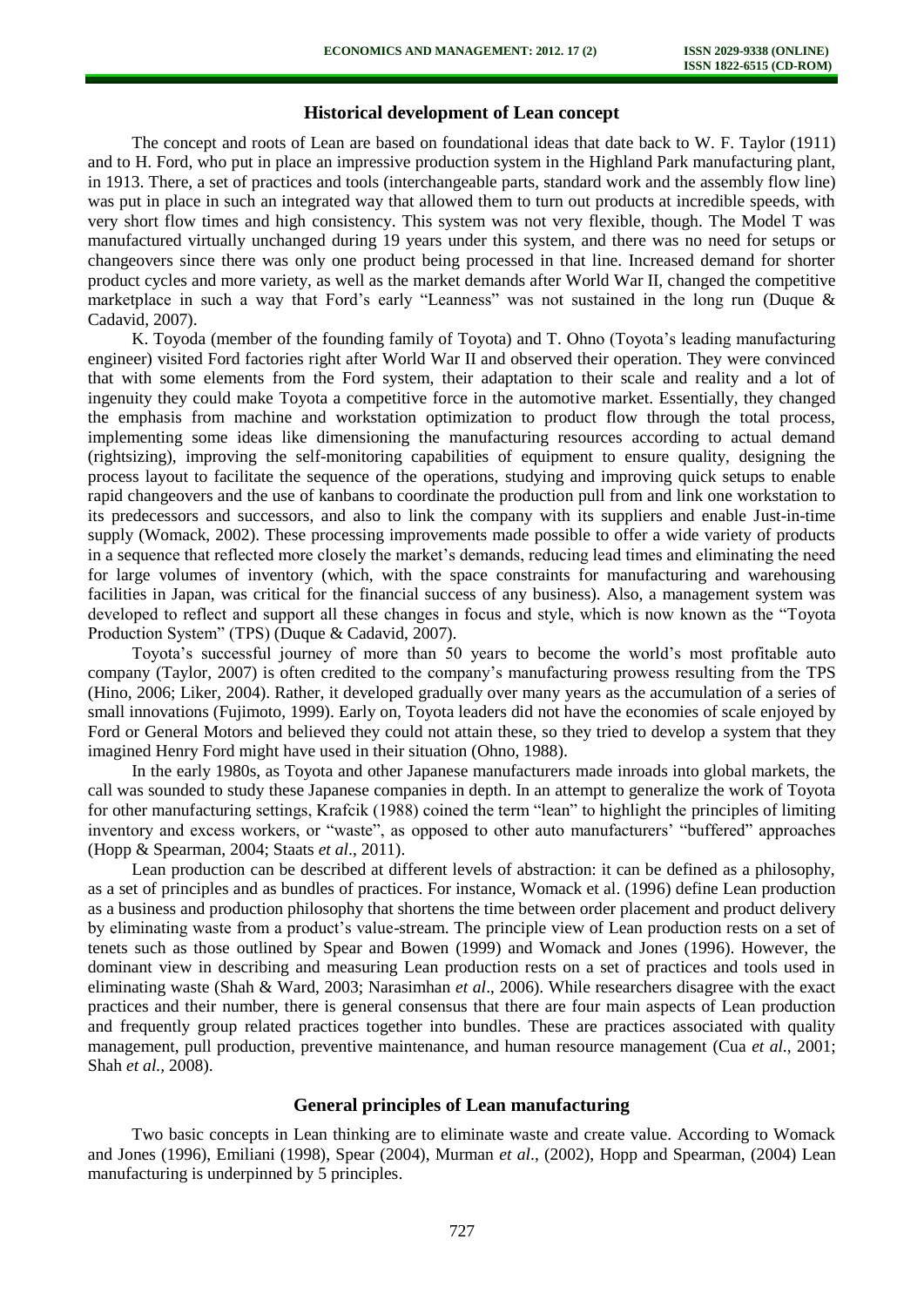**1. Identify Customers and Specify Value.** The starting point is to recognise that only a small fraction of the total time and effort in any organisation actually adds value for the end customer. By clearly defining value for a specific product or service from the end customer's perspective, all the non value activities - or waste - can be targeted for removal. Value defines the use that a product offers a customer, and works backward to build the production process. Identifying customers' value it is important to answer following questions: What do customers want? When and how do they want it? What combination of features, capabilities, availability and price will be preferred by them?

**2. Identify and Map the Value Stream**. Firms map production (create a value stream) to ensure that each step provides value. The Value Stream is the collection of processes and activities across all parts of the organisation involved in jointly delivering the product or service. This represents the end-to-end process that delivers the value to the customer. Once you understand what your customers want the next step is to identify how you are delivering (or not) that to them. The Value Stream is not limited by boundaries between companies; that is the reason to strive to integrate suppliers, manufacturers, distributors and even retailers in the efforts to recognize and analyze the Value Stream. Also, three main categories of activities are distinguished:

- a) Those that add value;
- b) Those that do not add value but cannot be currently avoided;
- c) And those that do not add value and should therefore be eliminated.

**3. Create Flow by Eliminating Waste.** Flow reorganizes processes so products move smoothly through the value-creating steps. Typically when you first map the Value Stream you will find that only 5% of activities add value, this can rise to 45% in a service environment. Eliminating this waste ensures that your product or service "flows" to the customer without any interruption, detour or waiting. In lean manufacturing, waste is not the object that is tossed into the scrap barrel, but rather defined by what the customer will and won't pay for and planning production around making the best part in the least amount of time. Processes that do not add value, according to a customer's definition, are eliminated.

According to Rawabdeh (2005) and Carter (2011) there are at least seven areas that can be looked at for ways to reduce waste or excess of a product (see figure 1).



**Figure 1**. Wastes to be eliminated

Overproduction of an item creates trash or selling at a reduced price. Inventory or stockpiling of items is wasteful and ties up cash that could be used elsewhere. Conveyance is normal in production, but considering if some of the movement is unnecessary may save time and money. Reworking parts is a huge source of excess spending. Redesigning the production in order to produce the part in only one, specific way is a lean savings. If movement of the part causes stress on a person, reworking or redesigning the operator motions could save lost time due to injury. Adding unnecessary processes, which have no value to the customer, increase the cost and reduce the effectiveness of production. An operator should not be idle during the machining process as that is a waste of time.

**4. Respond to Customer Pull.** This is about understanding the customer demand on your service and then creating your process to respond to this. Such that you produce only what the customer wants when the customer wants it. Companies should not push their products to customers, and rather let them pull "value" (products or services) and link all the production chain (even with suppliers) in such a way that materials are not released and activities are not done until they are needed. The discipline of pull is established and enforced by using kanbans, which are physical or electronic mechanisms to transmit the need for parts and subassemblies from one point in the process to the preceding one.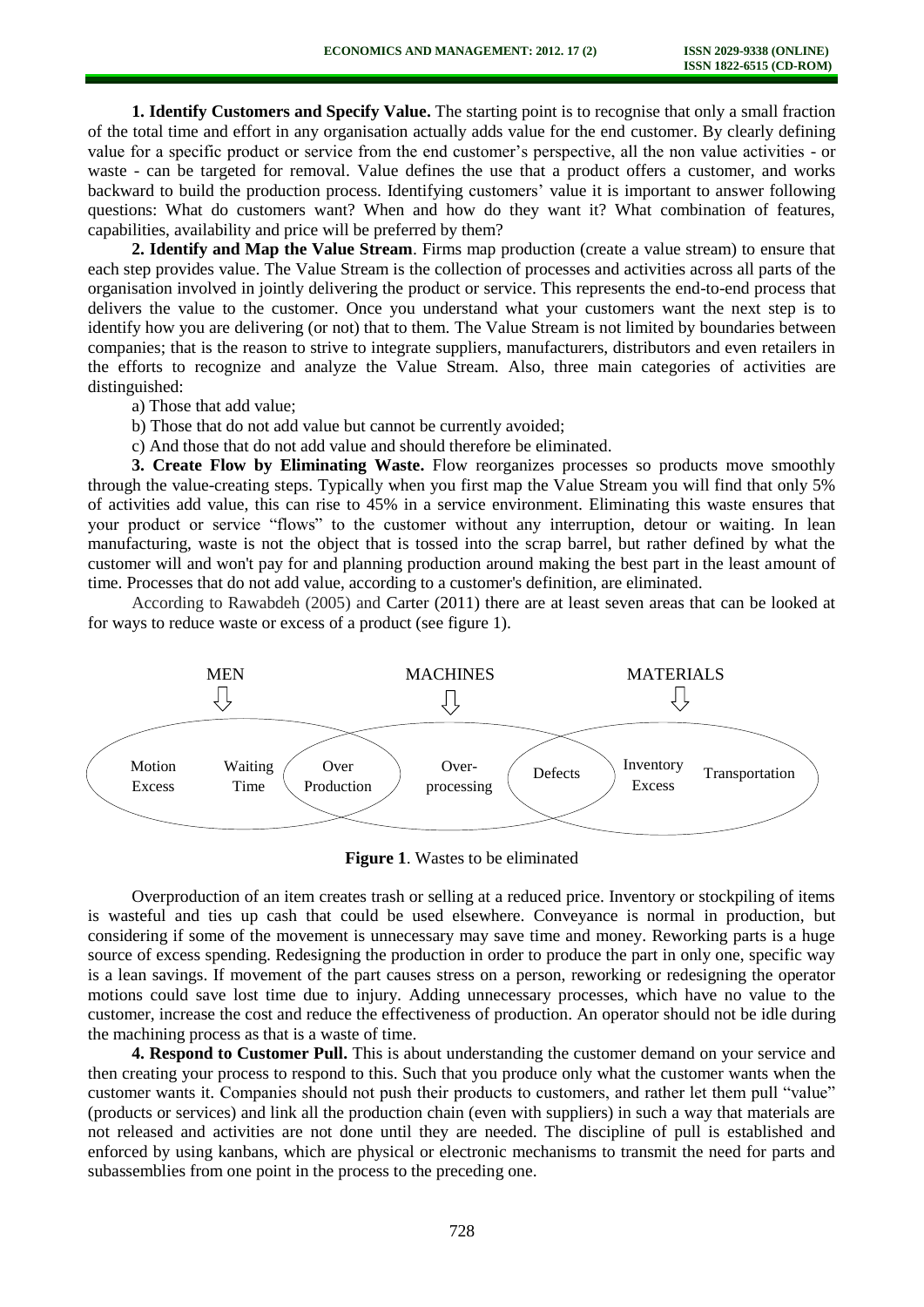**5. Pursue Perfection.** Perfection requires constant striving to meet customer needs and improve one's process with zero defects. Creating flow and pull starts with radically reorganising individual process steps, but the gains become truly significant as the entire steps link together. As this happens more and more layers of waste become visible and the process continues towards the theoretical end point of perfection, where every asset and every action adds value for the end customer. It is the conviction that improvement efforts are never finished, and it is the consistency to keep the discipline for improvement in place (kaizen).

In following these five principles of Lean you will implement a philosophy that will become "just the way things are done". You are ensuring that you are driving towards the overall organisational strategy by constant review of your processes to ensure that they are constantly and consistently delivering value to your customer. This allows the organisation to maintain its high level of service whilst being able to grow and flex with a changing environment and it does this through implementing sustainable change.

# **Success Factors in Lean Implementation**

Implementation of Lean philosophy and principles can be described as a set of actions and processes starting from planning the change, defining the success factors and finishing by implementation and measuring the progress. Summarizing Martinez & Perez (2001), Anchanga (2006), Pettersen (2009), Sim & Rogers (2009), and Duque & Cadavid (2007) authors of this paper present the model of Lean implementation process (see figure 2).



**Figure 2**. Model of Lean implementation process

**1. Planning the change.** The first step of Lean philosophy implementation process is planning the change. Three things should be present at the very beginning:

1) Define the need for change. It is essential to understand and communicate continuously what is the motivation for a Lean transformation effort. This should provide guidance and clarity to everybody in the company.

2) Top management commitment and support. If employees don't see, feel and believe in a real commitment from upper management, nothing much will happen. Involvement and support should be not only verbal but also factual, with managers participating in shop floor activities and kaizen events.

3) Identify target areas and propagation strategy. A plan should be crafted, indicating which processes and production lines will be transformed to Lean, in what sequence and time frame.

**2. Success Factors.** There are four key factors for success in the implementation of a Lean effort:

1) Preparation and motivation of people. It includes intense communication, clarification of expectations, emphasize the need for change and, essentially, letting people know what's ahead.

2) Roles in the change process. The need for an informed and active leadership, the involvement of the employees in all aspects of the project, experts acting as coaches and support from management and the other functional areas are required roles that need to be filled for the success of a lean implementation.

3) Methodologies for change. Here all the technical tools that sometimes are thought to be "the Lean things" come into play, like the use of model lines, the right sizing of equipment and the change of the physical line layout, kaizen events as a way to participate and show quick and visible improvements, the orientation to action, focus on flow, the work in focused teams problem solving and practical training.

4) Environment for change. As in any transformation effort, the environment that upper management facilitates and puts in place is critical for success. In Lean implementations is important to provide job security, constant reinforcement of the guiding principles, a safe environment for experimentation and a climate of mutual trust between workers and management.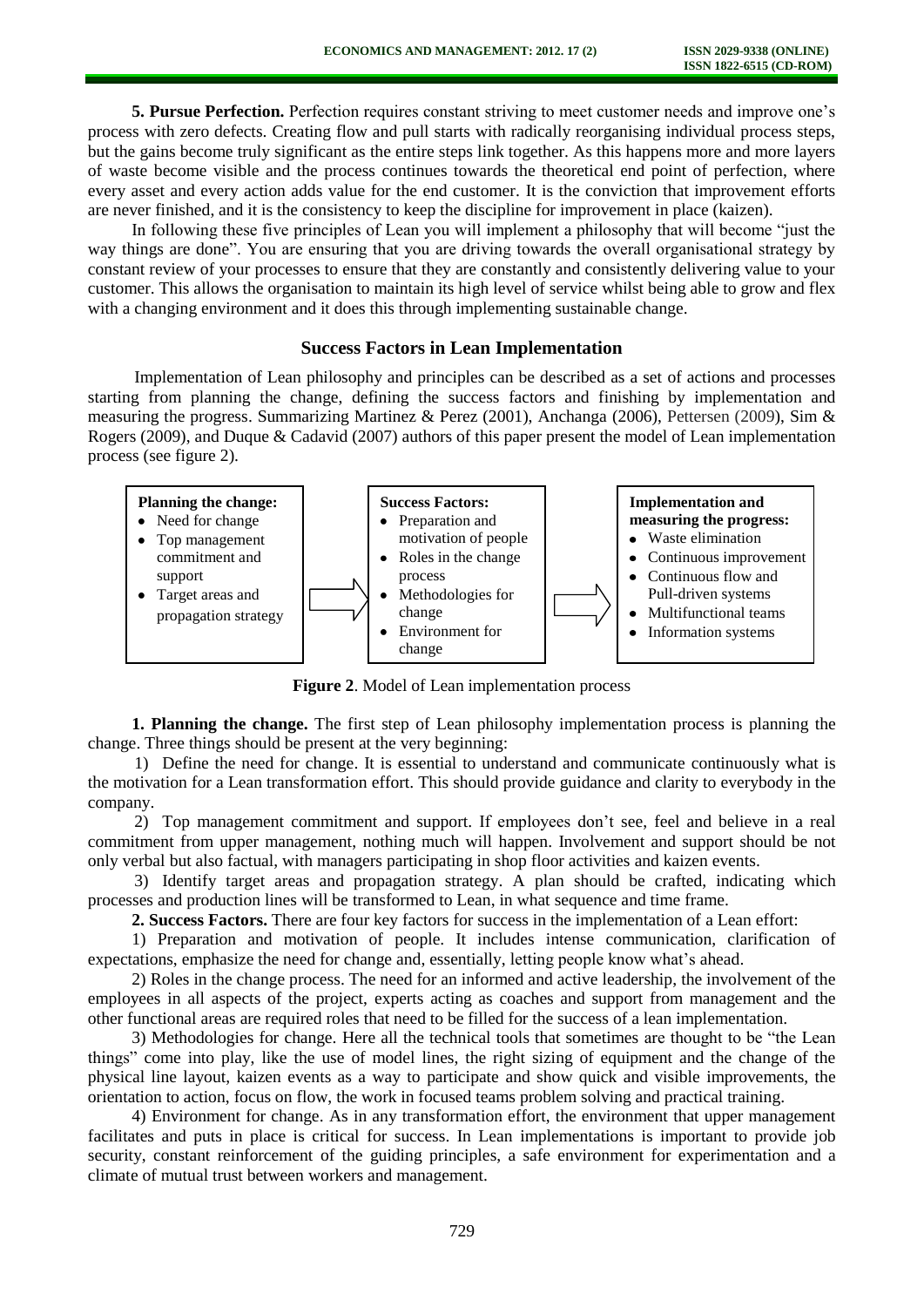These success factors have to be taken into account in the planning of the process, so the implementation phase can begin.

**3. Implementation and monitoring the progress of a Lean implementation.** It is necessary to show progress and to assess the effectiveness of the different changes, tools and techniques that are implemented. For each of the improvement dimensions, several indicators can show the progress. These implementation activities should lead to improvement in five dimensions: elimination of waste; continuous improvement; continuous flow and pull-driven systems; multifunctional teams and information systems.

The degree to which these goals are reached will lead to the proposal of indicators that reflect the advancement of a team or line in the implementation of Lean Manufacturing. Once different tools are implemented, these indicators will serve as the input to build control charts and to establish improvement goals for report periods (Duque & Cadavid, 2007).

### **Advantages and Risks of Lean Production**

The key idea of Lean manufacturing is to increase value to customers while reducing the number of resources consumed and cycle times via waste elimination. As with any business management theory, there are a number of advantages and risks that must be balance for each organization (Holweg, 2007; Sim & Rogers, 2009; Kropf, 2008; Wood, 2012 and Kelly, 2012) and the main of them are presented in Table 1.

| <b>Advantages</b>                   |                                                                                                                                                                                                                | <b>Risks</b>                                                 |                                                                                                                                                                                                                                                                                                                                                                                                                                                |
|-------------------------------------|----------------------------------------------------------------------------------------------------------------------------------------------------------------------------------------------------------------|--------------------------------------------------------------|------------------------------------------------------------------------------------------------------------------------------------------------------------------------------------------------------------------------------------------------------------------------------------------------------------------------------------------------------------------------------------------------------------------------------------------------|
| <b>Customer</b><br>satisfaction     | By reducing waste, the final<br>product is delivered to a<br>customer with value. The<br>advantage of this is increased<br>customer satisfaction.                                                              | <b>Customer</b><br><b>Dissatisfaction</b><br><b>Problems</b> | Because lean manufacturing processes are<br>so dependent on supplier efficiency, any<br>disruption in the supply chain and<br>therefore, on production can be a problem<br>that adversely affects customers. Delivery<br>delays can cause long-lasting marketing<br>problems.                                                                                                                                                                  |
| Productivity                        | Productivity is increased because<br>of the focused improvements<br>made to processes with the intent<br>of eliminating waste.                                                                                 | <b>Productivity Costs</b>                                    | In order to achieve such productivity, there<br>is a significant upfront investment in<br>achieving<br>level<br><sub>of</sub><br>a<br>standardized<br>processing which can be a disadvantage<br>during the implementation process.                                                                                                                                                                                                             |
| <b>Change of</b><br><b>Attitude</b> | Implementing lean production<br>often demands a significant<br>change in an organization's<br>attitude, which can be very<br>challenging if an organization is<br>not well slated to deal with the<br>changes. | Lack of<br><b>Acceptance by</b><br><b>Employees</b>          | Lean manufacturing processes require a<br>overhaul of<br>manufacturing<br>complete<br>systems that may cause stress and rejection<br>manufacturing<br>employees.<br>Lean<br>by<br>requires constant employee<br>input on<br>quality control, which some employees<br>may feel disinclined or unqualified to do.<br>There may also be some difficulty finding<br>managers with sufficient leadership and<br>persuasion skills to overcome this. |
| Quality                             | As a result of process<br>improvement initiatives, the<br>overall quality of a company's<br>product is also improved in the<br>process                                                                         | <b>High Cost of</b><br>Implementation                        | Implementing lean manufacturing often<br>means completely dismantling previous<br>physical plant setups and systems. The<br>purchase of efficient machinery<br>and<br>training employees can add considerably to<br>companies' payroll expenses.                                                                                                                                                                                               |
| <b>Delivery</b><br>times            | Another fundamental element of<br>lean production is just in time<br>production, which is the idea<br>that excess inventory will not be<br>maintained in order to fulfil<br>customer orders.                   | <b>Supply Problems</b>                                       | Because only a small amount of inventory<br>is kept on hand, lean manufacturing<br>depends heavily on suppliers. Problems<br>like employee strikes, transportation delays<br>and quality errors on the part of suppliers<br>can create manufacturing holdups that can<br>be fatal. Vendors may be unable or<br>unwilling to supply parts or products on a<br>tighter schedule or in smaller amounts.                                           |

**Table 1.** Advantages and Risks of Lean Production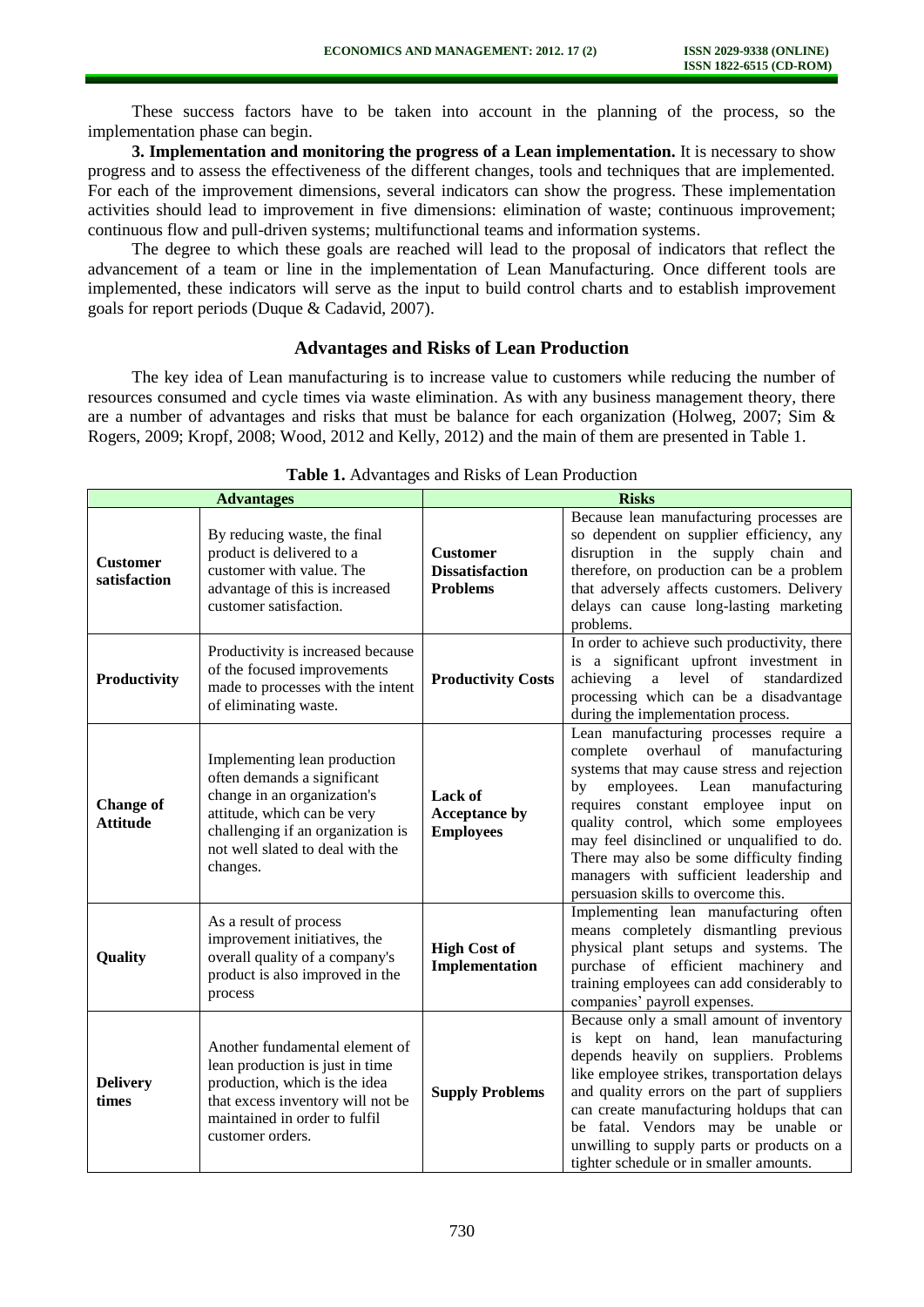**Unsuccessful implementation of lean manufacturing**. One of the major reasons for unsuccessful implementing Lean manufacturing is the typical behaviours exhibited by people in the workplace, which are known to be deficient trust and gain commitment. Orr (2005) stated that the term "Lean" manufacturing seems to have forgotten the debate on human motivation, and has focused on techniques, where the emphasis has been on deploying new methods, rather than understanding how work is organized and lead.

The practice of Lean behaviour is shown to be an essential element for producing healthy work environments that can lead to economic lean produces. Emiliani & Stec (2004) stated lean behaviour practices must apply all the lean principles where most companies failed to apply all the lean principles together to get significance result. In order for the business to enjoy the full benefits of lean, it is essential for the right behaviour to exist amongst the organization's employees (Sanjay & Peter, 2006).

Lean is as much about establishing a "lean corporate culture" as it is about lean manufacturing and production processes. A lean culture seeks to motivate workers to participate and even initiate lean initiatives to improve the corporate bottom line. For this reason, companies need to develop a lean corporate culture along with lean manufacturing initiatives to maximize the effectiveness of lean solutions.

Implementation of Lean philosophy and principles is a long journey process and not easy implemented. To fully benefit the company for Lean implementation, both the concept and techniques should be considered.

### **Conclusions**

Lean production can be described at different levels of abstraction: it can be defined as a philosophy, as a set of principles and as bundles of practices.

Implementation of Lean philosophy and principles can be described as a set of actions and processes starting from planning the change, defining the success factors and finishing by implementation and measuring the progress. Lean Manufacturing implementations require the establishment of an environment that makes the rest of the elements of the process possible. This environment will ensure that employees feel empowered and have the necessary tools to gain product and process ownership, focused teams work and autonomy in the development of solutions and process improvements.

Five main dimensions can be measured to assess the progress in a Lean transformation: Elimination of Waste, Continuous Improvement, Continuous Flow and Pull Driven Systems, Multifunctional Teams and Information Systems.

Like most management systems, lean manufacturing does not come without its own set of disadvantages, including possible customer dissatisfaction problems, productivity costs, supply problems, high cost of implementation and lack of acceptance by employees. One of the major reasons for unsuccessful implementing of lean manufacturing is the typical behaviours exhibited by people in the workplace, which are known to be deficient trust and gain commitment.

#### **References**

- 1. Anchanga, P. (2006). Critical success factor for lean implementation within SMEs. Journal of Manufacturing Technology Management, 17(4), 11-17.
- 2. Bhasin, S. & Burcher, P. (2006). Lean Viewed as a Philosophy. Journal of Manufacturing Technology Management, 17(1), 56-72.
- 3. Carter, P. (2011). 7 wastes. Retrieved March 2, 2012, from http://cisystem-ltd.blogspot.com/2011/03/7-wastestransportation.html
- 4. Cua, K.O., McKone, K.E., & Schroeder, R.G. (2001). Relationships between Implementation of TQM, JIT, and TPM and Manufacturing Performance. Journal of Operation and Management, 19, 675-695.
- 5. Deming, W.E. (1986). Out of the Crisis. MIT Press: Cambridge.
- 6. Duque, D.F.M. & Cadavid, L.R. (2007). Lean Manufacturing Measurement: the Relationship between Lean Activities and Lean Metrics. Estudios gerenciales, 23(105), 69-83.
- 7. Emiliani, M.L. & Stec, D.J. (2004). Leaders Lost in Transformation. Leadership and Organization Development Journal, 26(5), 370-387.
- 8. Fujimoto, T. (1999). The Evolution of a Manufacturing System at Toyota. Oxford University Press: New York.
- 9. Hino, S. (2006). Inside the Mind of Toyota. Productivity Press: New York.
- 10. Holweg, M. (2007). The Genealogy of Lean Production. Journal of Operation and Management, 25(2), 420-437.